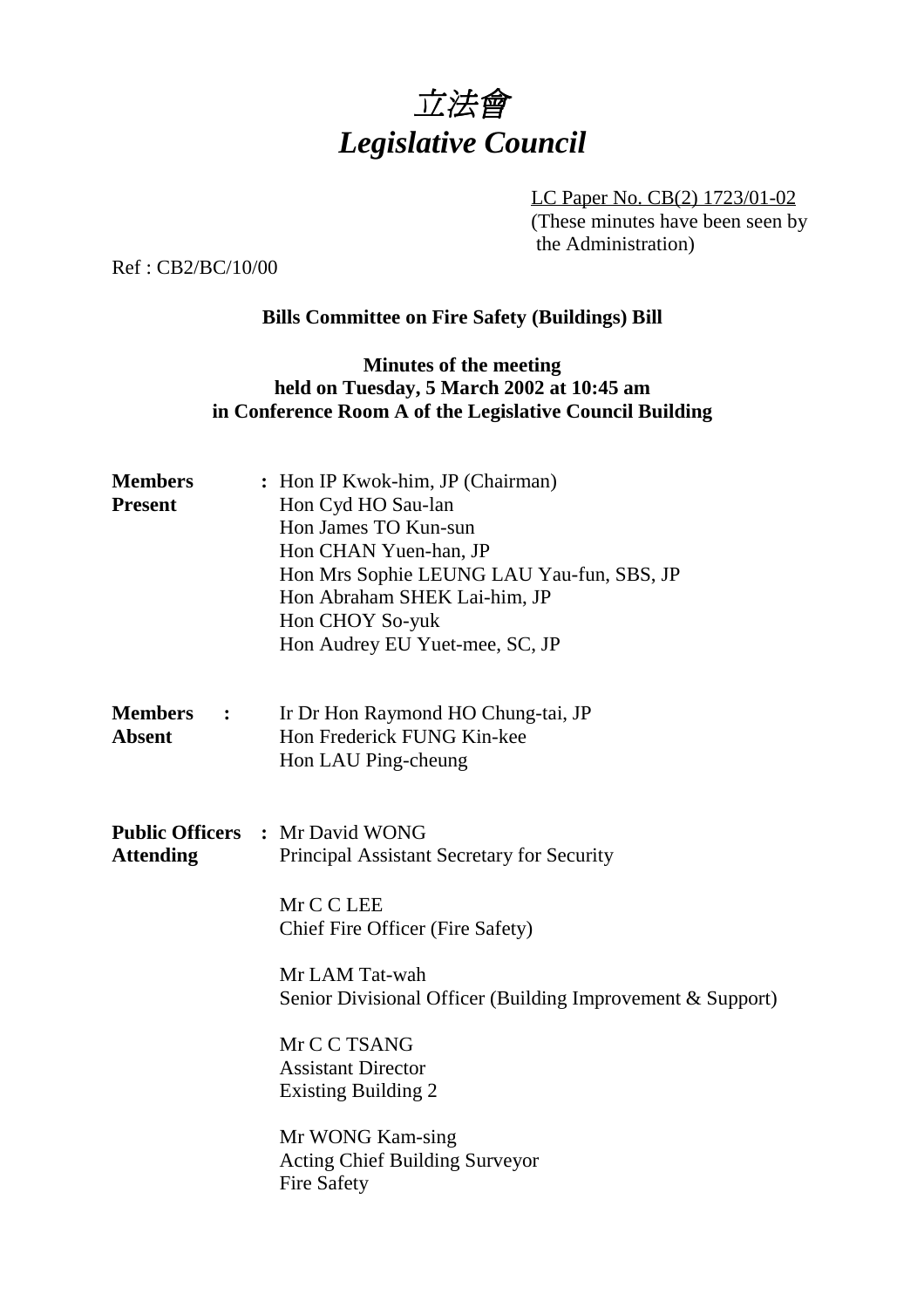| Mr Sunny CHAN<br>Acting Senior Assistant Law Draftsman    |
|-----------------------------------------------------------|
| Ms Stella CHAN<br><b>Government Counsel</b>               |
| Mr Damian CHAN<br><b>Assistant Secretary for Security</b> |
| : Mrs Sharon TONG<br>Chief Assistant Secretary (2) 1      |
| : Miss Anita HO<br><b>Assistant Legal Adviser 2</b>       |
| Miss Mary SO<br>Senior Assistant Secretary (2) 8          |
| <b>Attendance</b>                                         |

#### Action

### **I. Meeting with the Administration**

The Bills Committee deliberated (Index of proceedings attached at **Annex**).

2. The Bills Committee requested the Administration to provide a response on the following issues raised by members at the meeting -

- a) To consider adopting a more commonly used term for "住用用途" referred to in clause 3, e.g. "住宅用途";
- b) To review clause 5(10) to reflect the Administration's intention that the committee referred to in this clause would be established and to consider strengthening the powers of the committee; or alternatively, to provide an avenue of appeal for owners or occupiers having difficulties in complying with certain requirements in the fire safety directions, before the enforcement authorities could apply to a magistrate court for compliance orders directing these owners or occupiers to comply with such;
- c) To improve the drafting of clause 6(1) of the Bill to remove inconsistencies between the English and Chinese versions;
- d) To consider amending "7 days" in clause 7(4) of the Bill to "14 days";
- e) To review the drafting of certain provisions in the Chinese version of the Bill to make it more comprehensible;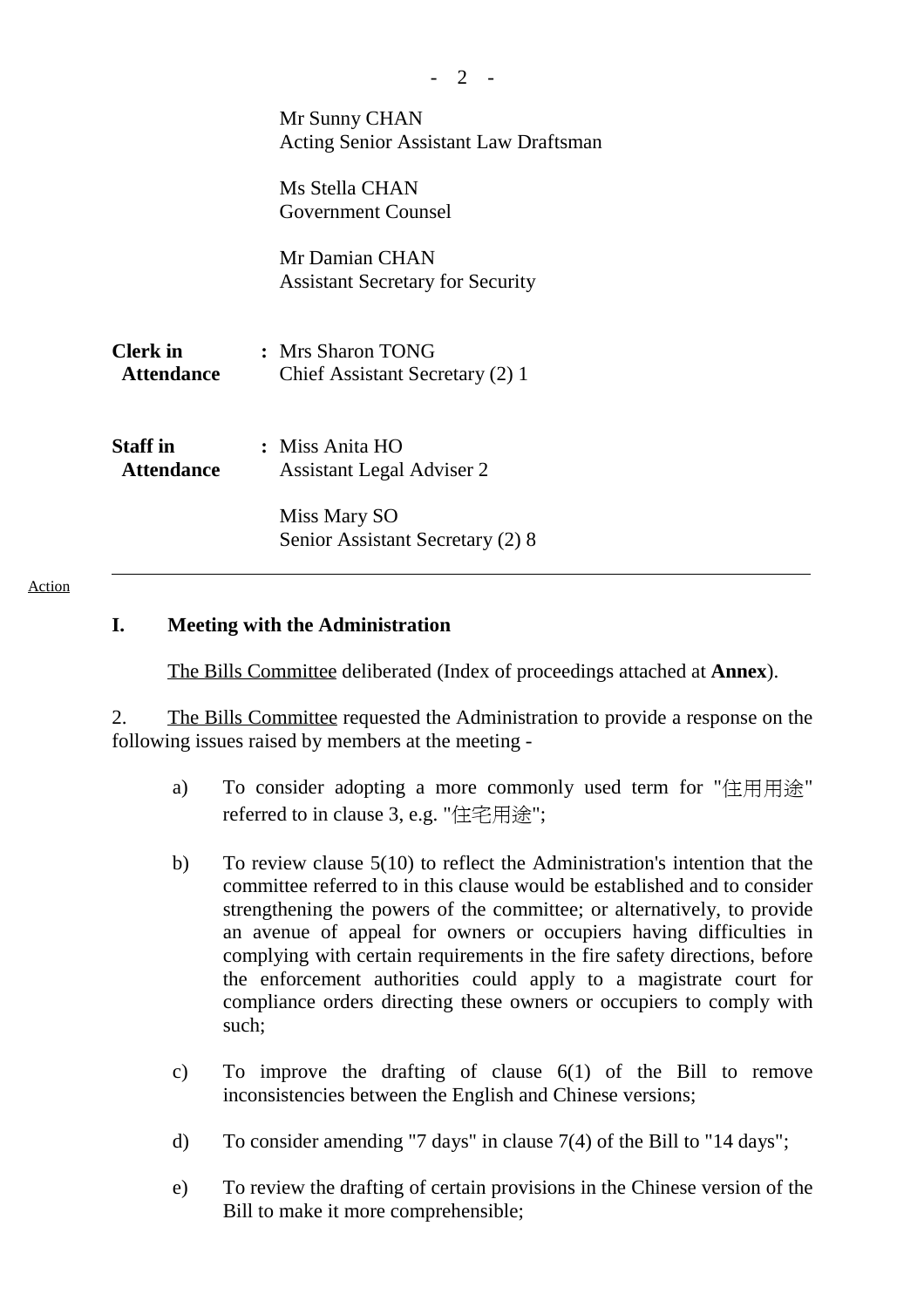- f) To consider reflecting in the Bill that the enforcement authorities would have regard to the urban renewal programme when enforcing the Bill; and
- g) To consider ways to help owners to take out fire insurance policy for buildings which had complied with the upgraded fire safety standards stipulated in the Bill, particularly for old buildings.

3. The Administration had also duly noted and would follow up the Committee's request that during the resumption of the Second Reading debate, the Secretary for Security should repeat the Administration's undertaking to first brief the relevant Panel(s) on its preparatory work conducted for implementing the Bill before publishing in the Gazette the date on which the Fire Safety (Buildings) Ordinance would come into operation.

# **II. Dates of next meetings**

- 3. Members agreed that the next two meetings be held on
	- a) 28 March 2002 at 8:30 am; and
	- b) 8 April 2002 at 2:30 pm.
- 4. There being no other business, the meeting ended at 12:55 pm.

Council Business Division 2 Legislative Council Secretariat 25 April 2002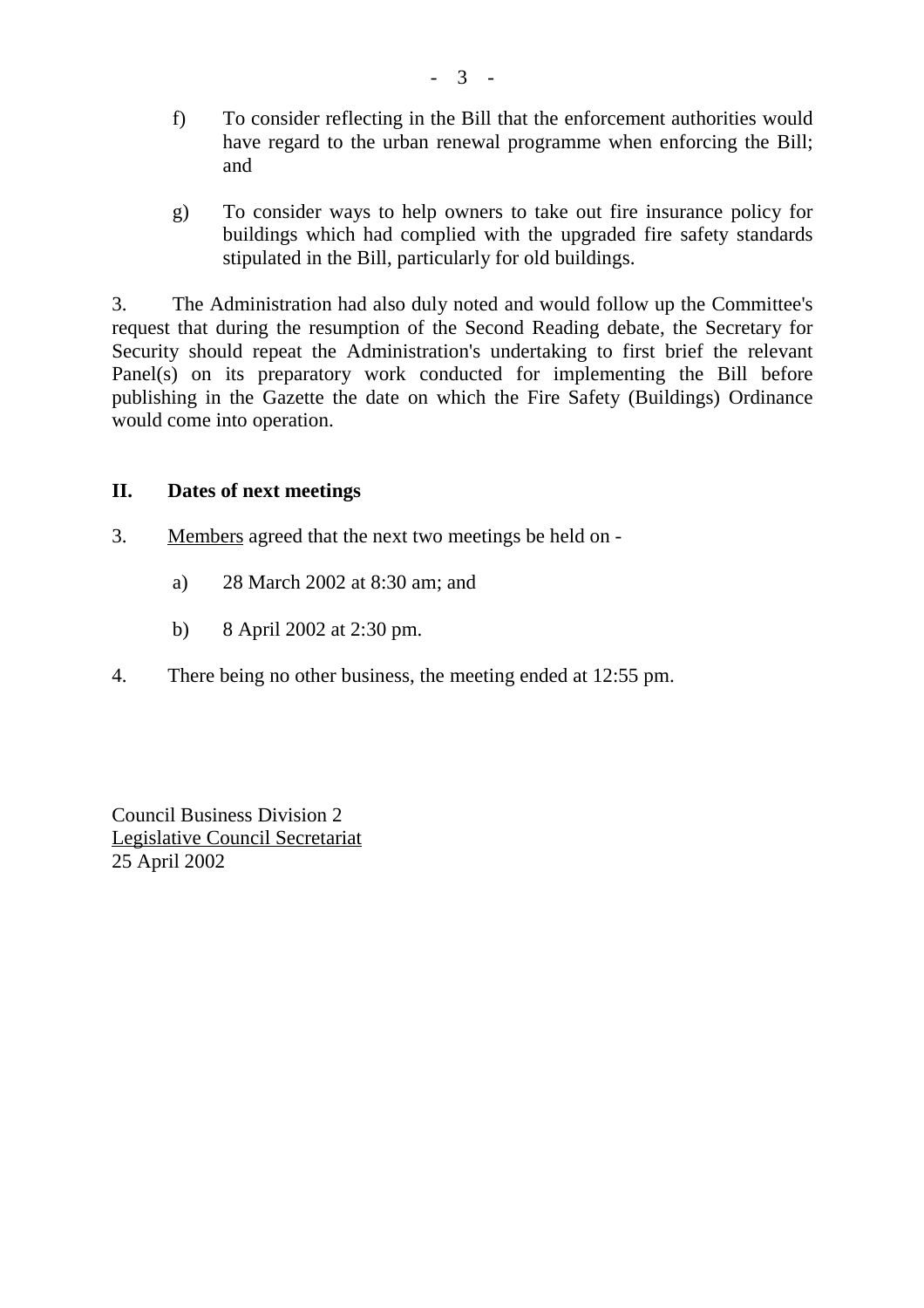## **Proceedings of the meeting of the Bills Committee on Fire Safety (Buildings) Bill on Tuesday, 5 March 2002, at 10:45 am in Conference Room A of the Legislative Council Building**

| <b>Time</b>   | <b>Speaker</b> | Subject(s)                                                                                                                                                                                                                                                                                                                              | <b>Action</b> |
|---------------|----------------|-----------------------------------------------------------------------------------------------------------------------------------------------------------------------------------------------------------------------------------------------------------------------------------------------------------------------------------------|---------------|
|               |                |                                                                                                                                                                                                                                                                                                                                         | required      |
| $0000 - 0524$ | Chairman       | Welcoming remarks and way forward<br>Clause 1 - Short title and commencement                                                                                                                                                                                                                                                            |               |
| $0525 - 0701$ | Admin          | Clause $1(2)$                                                                                                                                                                                                                                                                                                                           |               |
| 0702 - 0712   | Ms Audrey EU   | Ditto                                                                                                                                                                                                                                                                                                                                   |               |
| $0713 - 0746$ | Chairman       | Ditto                                                                                                                                                                                                                                                                                                                                   |               |
| 0747 - 0814   | Admin          | Ditto                                                                                                                                                                                                                                                                                                                                   |               |
| 0815 - 0935   | Ms Cyd HO      | of<br>information<br>Provision<br>an<br>paper<br>for<br>commencement notice of the Bill, prior to<br>publishing in the Gazette the date on which the<br>Bill would come into operation                                                                                                                                                  |               |
| $0936 - 1020$ | Admin          | Ditto                                                                                                                                                                                                                                                                                                                                   |               |
| $1021 - 1048$ | Chairman       | Ditto                                                                                                                                                                                                                                                                                                                                   |               |
| 1049 - 1054   | Admin          | Ditto                                                                                                                                                                                                                                                                                                                                   |               |
| $1055 - 1127$ | Chairman       | Secretary for Security should state in her speech<br>during the resumption of the Second Reading<br>debate on the Bill that the Administration would<br>brief the relevant Panel(s) of its preparatory<br>work for implementing the Bill, prior to<br>publishing in the Gazette the date on which the<br>Bill would come into operation |               |
| $1128 - 1131$ | Admin          | Noted the Chairman's request and would follow<br>up                                                                                                                                                                                                                                                                                     |               |
| 1132 - 1218   | Ms Audrey EU   | Meaning of "such a building" referred to in<br>clause 4 (Application of Ordinance)                                                                                                                                                                                                                                                      |               |
| 1219 - 1356   | Admin          | Ditto                                                                                                                                                                                                                                                                                                                                   |               |
| 1357 - 1521   | Ms Audrey EU   | Ditto                                                                                                                                                                                                                                                                                                                                   |               |
| 1522 - 1557   | Admin          | Ditto                                                                                                                                                                                                                                                                                                                                   |               |
| 1558 - 1631   | Ms Audrey EU   | Ditto                                                                                                                                                                                                                                                                                                                                   |               |
| 1632 - 1713   | Admin          | Ditto                                                                                                                                                                                                                                                                                                                                   |               |
| 1714 - 1823   | Chairman       | Clause 3 - Interpretation                                                                                                                                                                                                                                                                                                               |               |
| 1824 - 1858   | Admin          | Ditto                                                                                                                                                                                                                                                                                                                                   |               |
| 1859 - 1929   | Chairman       | Ditto                                                                                                                                                                                                                                                                                                                                   |               |
| 1930 - 2005   | Admin          | Ditto                                                                                                                                                                                                                                                                                                                                   |               |
| $2006 - 2016$ | Chairman       | Ditto                                                                                                                                                                                                                                                                                                                                   |               |
| 2017 - 2024   | Admin          | Ditto                                                                                                                                                                                                                                                                                                                                   |               |
| $2025 - 2042$ | Chairman       | Ditto                                                                                                                                                                                                                                                                                                                                   |               |
| 2043 - 2114   | Admin          | Ditto                                                                                                                                                                                                                                                                                                                                   |               |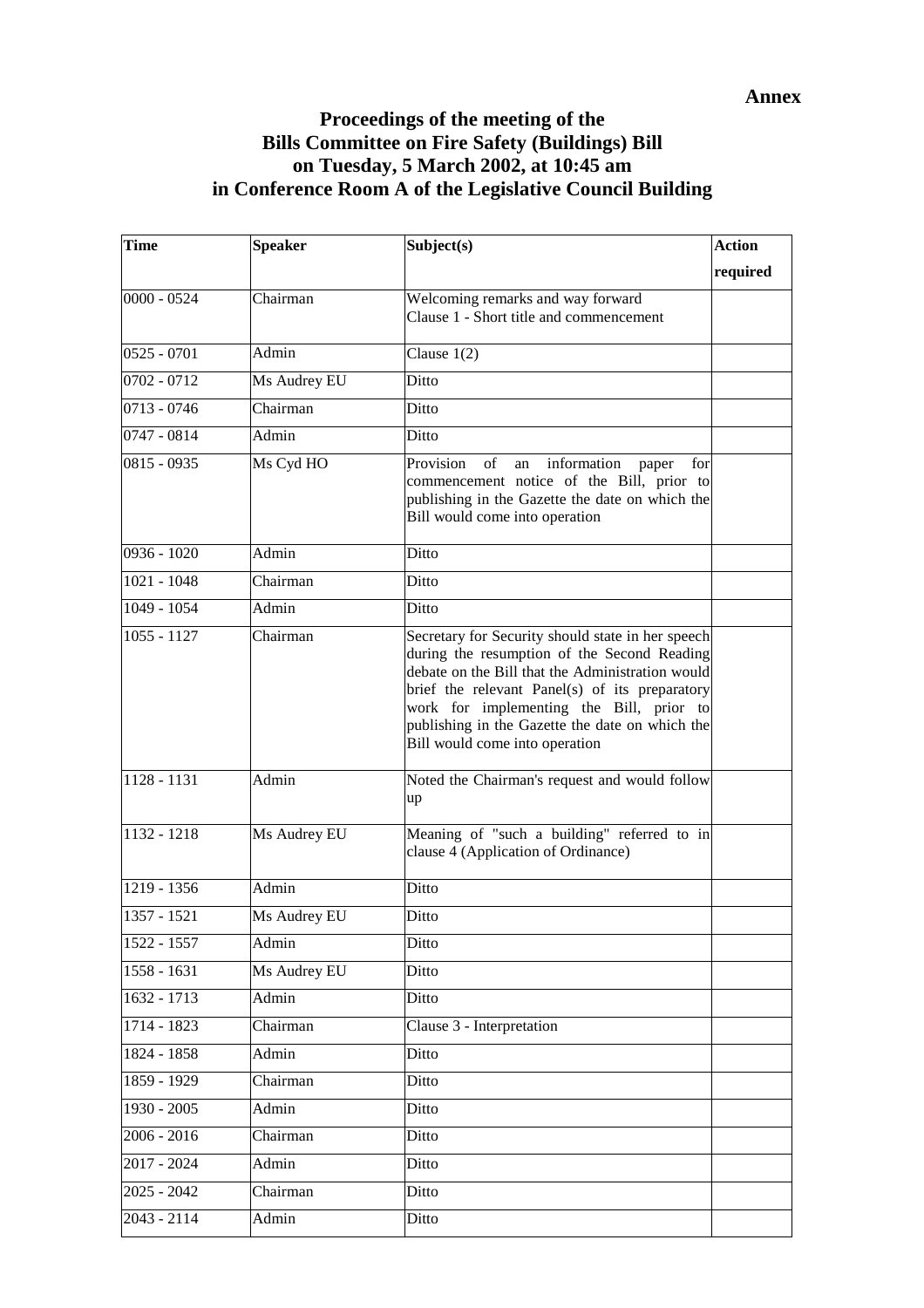| <b>Time</b>   | <b>Speaker</b> | Subject(s)                                                                                                                                                                                                                                                                                                            | <b>Action</b> |
|---------------|----------------|-----------------------------------------------------------------------------------------------------------------------------------------------------------------------------------------------------------------------------------------------------------------------------------------------------------------------|---------------|
|               |                |                                                                                                                                                                                                                                                                                                                       | required      |
| $2115 - 2208$ | Ms Cyd HO      | Whether a building that was used for an<br>educational institution would fall within the<br>definition of "composite building"                                                                                                                                                                                        |               |
| 2209 - 2247   | Admin          | Response to Ms HO's question                                                                                                                                                                                                                                                                                          |               |
| 2248 - 2312   | Ms Cyd HO      | Whether a building that was used for an<br>educational institution or a nursery school<br>would fall within the definition of "domestic<br>building" if some staff of the educational<br>institution or nursery school resided in the<br>building concerned as their living quarters                                  |               |
| 2313 - 2505   | Admin          | Response to Ms HO's question                                                                                                                                                                                                                                                                                          |               |
| 2506 - 2536   | Chairman       | Whether there was a need to state in the<br>definition of "domestic purposes" that a<br>domestic building meant a building whose<br>building plans submitted to the Building<br>Authority for approval were intended for<br>domestic purposes                                                                         |               |
| 2537 - 2734   | Admin          | Response to the Chairman's question                                                                                                                                                                                                                                                                                   |               |
| 2735 - 2807   | Ms Audrey EU   | Which legislation was targetted at upgrading the<br>fire safety standards of those composite<br>buildings where the part intended for non-<br>domestic purposes consisted wholly of a factory<br>or industrial undertaking, godown, warehouse or<br>place of bulk storage                                             |               |
| 2808 - 2929   | Admin          | Response to Ms EU's question                                                                                                                                                                                                                                                                                          |               |
| 2930 - 3023   | Ms Cyd HO      | Concerned that the Bill did not cover composite<br>buildings where the part intended for non-<br>domestic purposes consisted wholly of a factory<br>or industrial undertaking, godown, warehouse or<br>place of bulk storage, as the domestic parts of<br>some of these buildings were used as bedspace<br>apartments |               |
| 3024 - 3032   | Chairman       | Why the Bill did not cover composite buildings<br>where the part intended for non-domestic<br>purposes consisted wholly of a factory or<br>industrial undertaking, godown, warehouse or<br>place of bulk storage                                                                                                      |               |
| 3033 - 3317   | Admin          | Response to Ms HO's concern<br>and the<br>Chairman's question                                                                                                                                                                                                                                                         |               |
| 3318 - 3431   | Ms Cyd HO      | Would check with organisation(s) concerned<br>about the situation of industrial buildings where<br>the part intended for non-domestic purposes was<br>used for bedspace apartments, and revert to the<br>Bills Committee at the next meeting                                                                          |               |
| 3432 - 3615   | Admin          | Briefed members that safety of bedspace<br>apartments was regulated by the Bedspace<br>Apartments Ordinance (Cap.447)                                                                                                                                                                                                 |               |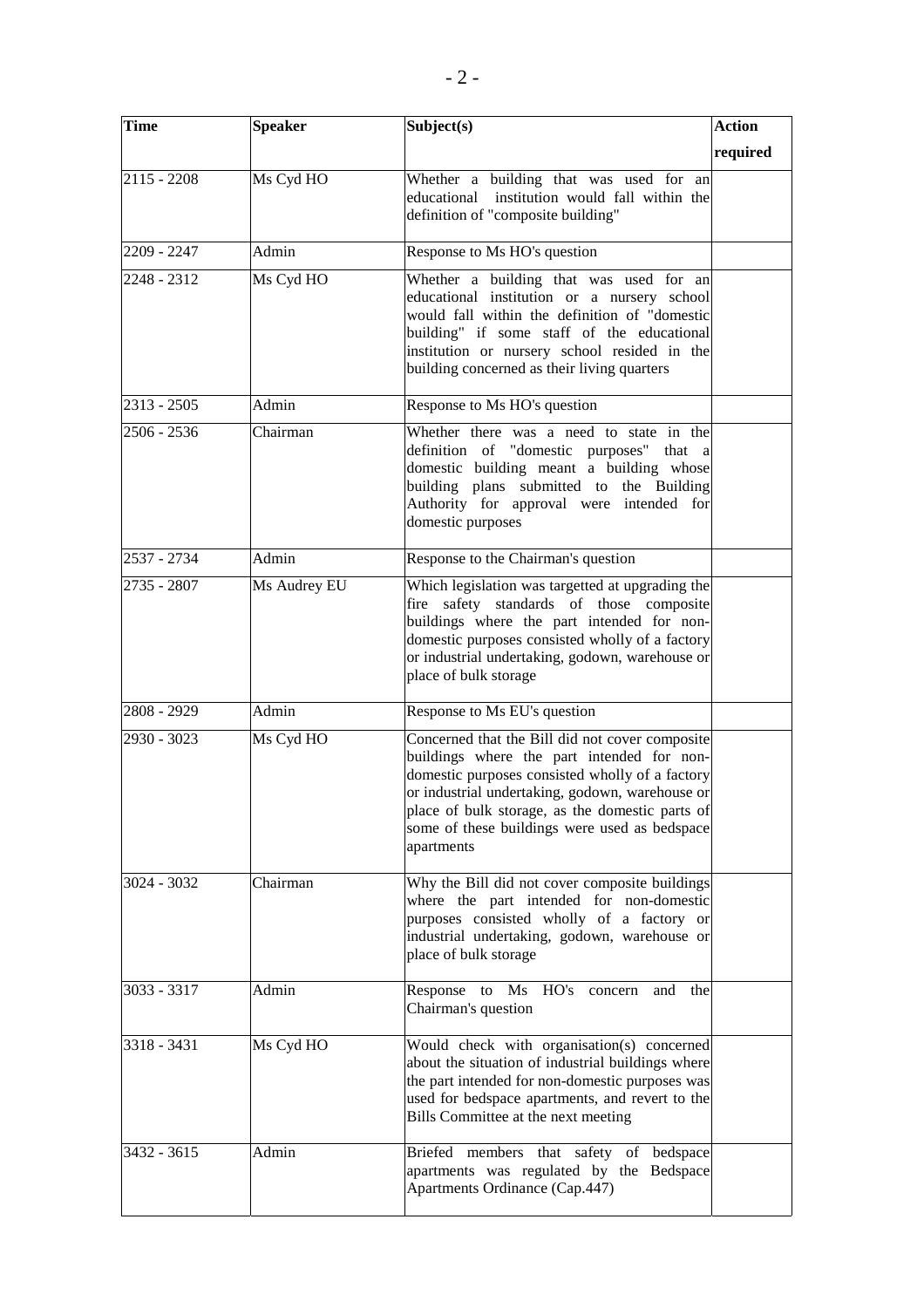| <b>Time</b>   | <b>Speaker</b>     | Subject(s)                                                                                                                                                                      | <b>Action</b>                                              |
|---------------|--------------------|---------------------------------------------------------------------------------------------------------------------------------------------------------------------------------|------------------------------------------------------------|
|               |                    |                                                                                                                                                                                 | required                                                   |
| 3641 - 3759   | Chairman           | Accepted<br>the<br>given<br>reasons<br>by<br>the<br>Administration for enacting legislation to<br>improve the fire safety standards of industrial<br>buildings at a later stage |                                                            |
| 3800 - 3820   | Ms Audrey EU       | Whether a bedspace apartment situated above an<br>industrial building was regulated by Cap. 447                                                                                 |                                                            |
| 3821 - 3830   | Admin              | Response to Ms EU's question                                                                                                                                                    |                                                            |
| 3831 - 3837   | Ms Audrey EU       | Whether Cap.<br>447<br>applied<br>bedspace<br>to<br>apartments regardless of which<br>types of<br>buildings they were situated in                                               |                                                            |
| 3838 - 3855   | Admin              | Response to Ms EU's question                                                                                                                                                    |                                                            |
| 3856 - 3911   | Miss CHAN Yuen-han | Issuance of licence for operating a bedspace<br>apartment inside an industrial building                                                                                         |                                                            |
| 3912 - 3921   | Admin              | Ditto                                                                                                                                                                           |                                                            |
| 3922 - 3941   | Miss CHAN Yuen-han | Ditto                                                                                                                                                                           |                                                            |
| 3942 - 4026   | Admin              | Ditto                                                                                                                                                                           |                                                            |
| 4027 - 4048   | Miss CHAN Yuen-han | Accepted<br>the<br>reasons<br>given<br>by<br>the<br>Administration for enacting legislation to<br>improve the fire safety standards of industrial<br>buildings at a later stage |                                                            |
| $4049 - 4110$ | Ms Audrey EU       | Chinese term for "domestic purposes" referred<br>to in clause 3                                                                                                                 |                                                            |
| 4111 - 4148   | ALA <sub>2</sub>   | Ditto                                                                                                                                                                           |                                                            |
| 4149 - 4203   | Chairman           | Ditto                                                                                                                                                                           |                                                            |
| 4204 - 4239   | Admin              | Ditto                                                                                                                                                                           |                                                            |
| 4240 - 4259   | ALA <sub>2</sub>   | Ditto                                                                                                                                                                           |                                                            |
| 4300 - 4339   | Chairman           | Ditto                                                                                                                                                                           |                                                            |
| 4340 - 4449   | Ms Audrey EU       | Ditto                                                                                                                                                                           |                                                            |
| 4450 - 4548   | ALA <sub>2</sub>   | Ditto                                                                                                                                                                           |                                                            |
| 4549 - 4653   | Admin              | Ditto                                                                                                                                                                           |                                                            |
| 4654 - 4727   | Chairman           | Ditto                                                                                                                                                                           |                                                            |
| 4728 - 4757   | Ms Cyd HO          | Ditto                                                                                                                                                                           |                                                            |
| 4758 - 4825   | Admin              | Ditto                                                                                                                                                                           |                                                            |
| 4826 - 4924   | Chairman           | The Administration should consider adopting a<br>commonly used Chinese term<br>more<br>"domestic purposes"                                                                      | $for$ <sub>(Admin</sub><br>to<br>provide<br>a<br>response) |
| 4925 - 4959   | Chairman           | Clause 5 - Owner or occupier may be directed to<br>comply with fire safety measures                                                                                             |                                                            |
| $5000 - 5026$ | Admin              | Ditto                                                                                                                                                                           |                                                            |
| 5027 - 5124   | Chairman           | Clause $5(10)$                                                                                                                                                                  |                                                            |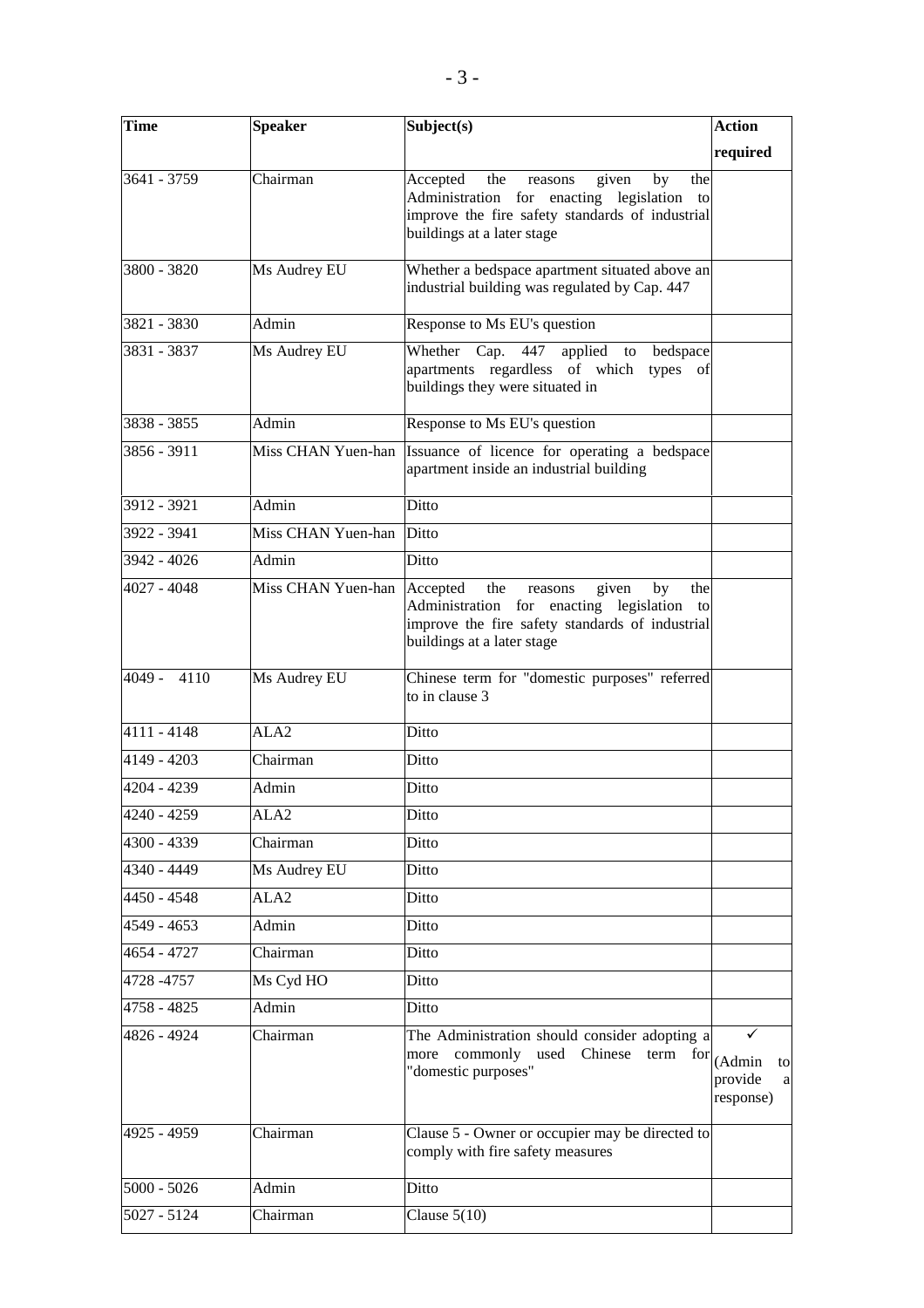| <b>Time</b>    | <b>Speaker</b>   | Subject(s)                                                                                                                                                                                                                                                                                                                                                                                                                                                                                                                                                                                                         | <b>Action</b>                                  |
|----------------|------------------|--------------------------------------------------------------------------------------------------------------------------------------------------------------------------------------------------------------------------------------------------------------------------------------------------------------------------------------------------------------------------------------------------------------------------------------------------------------------------------------------------------------------------------------------------------------------------------------------------------------------|------------------------------------------------|
|                |                  |                                                                                                                                                                                                                                                                                                                                                                                                                                                                                                                                                                                                                    | required                                       |
| 5125 - 5240    | Admin            | Ditto                                                                                                                                                                                                                                                                                                                                                                                                                                                                                                                                                                                                              |                                                |
| 5241 - 5430    | Chairman         | Ditto                                                                                                                                                                                                                                                                                                                                                                                                                                                                                                                                                                                                              |                                                |
| 5431 - 5605    | Admin            | Ditto                                                                                                                                                                                                                                                                                                                                                                                                                                                                                                                                                                                                              |                                                |
| $5606 - 5748$  | Chairman         | Ditto                                                                                                                                                                                                                                                                                                                                                                                                                                                                                                                                                                                                              |                                                |
| $5749 - 5916$  | Admin            | Ditto                                                                                                                                                                                                                                                                                                                                                                                                                                                                                                                                                                                                              |                                                |
| 5917 - 010003  | Chairman         | Ditto                                                                                                                                                                                                                                                                                                                                                                                                                                                                                                                                                                                                              |                                                |
| 010004-010209  | Admin            | Ditto                                                                                                                                                                                                                                                                                                                                                                                                                                                                                                                                                                                                              |                                                |
| 010210-010332  | Ms Cyd HO        | Ditto                                                                                                                                                                                                                                                                                                                                                                                                                                                                                                                                                                                                              |                                                |
| 010333-010436  | Chairman         | The Administration should -                                                                                                                                                                                                                                                                                                                                                                                                                                                                                                                                                                                        |                                                |
|                |                  | a) review clause<br>5(10)<br>to reflect<br>the<br>Administration's intention that a committee<br>referred to in this clause would be<br>established and to consider strengthening<br>committee;<br>powers<br>of<br>the<br>the<br><sub>or</sub><br>alternatively<br>b) consider providing an avenue of appeal for<br>owners or occupiers having difficulties in<br>complying with certain requirements in the<br>directions,<br>fire<br>safety<br>before<br>the<br>enforcement authorities could apply to a<br>magistrate court for compliance orders<br>directing these owners or occupiers to<br>comply with such |                                                |
| 1010437-010449 | Admin            | Agreed to consider the suggestions raised by the<br>Chairman                                                                                                                                                                                                                                                                                                                                                                                                                                                                                                                                                       | ✓<br>(Admin<br>to<br>provide<br>a<br>response) |
| 010450-010609  | Ms Audrey EU     | Drafting of the Chinese version of the Bill<br>needed to be improved to make it more<br>comprehensible. For examples, the Chinese<br>terms for the heading of Part II of the Bill<br>"Compliance with Fire Safety Measures";<br>"technology" as referred to in clause 3; and<br>clause $5(6)(a)$ and (9) needed to be improved                                                                                                                                                                                                                                                                                     |                                                |
| 010610-010629  | Admin            | Agreed to discuss with ALA2 on the drafting of<br>certain provisions in the Chinese version of the<br>Bill                                                                                                                                                                                                                                                                                                                                                                                                                                                                                                         | (Admin<br>to<br>provide<br>a<br>response)      |
| 010630-010918  | ALA <sub>2</sub> | Serving of fire safety directions on owners                                                                                                                                                                                                                                                                                                                                                                                                                                                                                                                                                                        |                                                |
| 010919-011159  | Admin            | Ditto                                                                                                                                                                                                                                                                                                                                                                                                                                                                                                                                                                                                              |                                                |
| 011200-011215  | ALA <sub>2</sub> | Ditto                                                                                                                                                                                                                                                                                                                                                                                                                                                                                                                                                                                                              |                                                |
| 011216-011313  | Admin            | Ditto                                                                                                                                                                                                                                                                                                                                                                                                                                                                                                                                                                                                              |                                                |
| 011314-011340  | Chairman         | Ditto                                                                                                                                                                                                                                                                                                                                                                                                                                                                                                                                                                                                              |                                                |
| 011341-011502  | Admin            | Ditto                                                                                                                                                                                                                                                                                                                                                                                                                                                                                                                                                                                                              |                                                |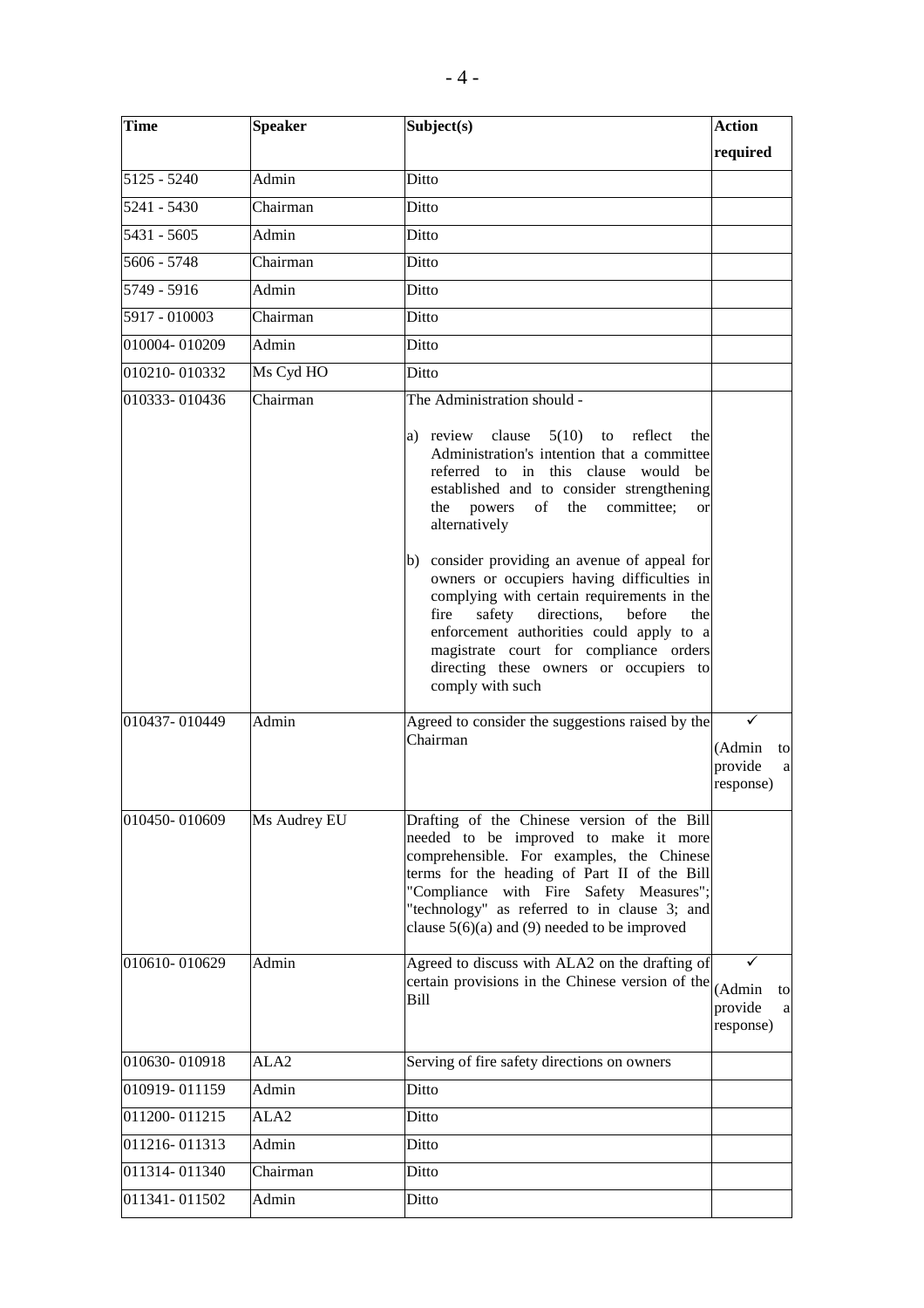| <b>Time</b>   | <b>Speaker</b>   | Subject(s)                                                                                                                                                                                                                                                                                                                                                                                                                                                                             | <b>Action</b>                             |
|---------------|------------------|----------------------------------------------------------------------------------------------------------------------------------------------------------------------------------------------------------------------------------------------------------------------------------------------------------------------------------------------------------------------------------------------------------------------------------------------------------------------------------------|-------------------------------------------|
|               |                  |                                                                                                                                                                                                                                                                                                                                                                                                                                                                                        | required                                  |
| 011503-011617 | Miss CHOY So-yuk | Upgrading of fire safety standards to the<br>common parts of domestic buildings could not<br>commence if some owners of the buildings<br>concerned were missing or tenants refused to<br>disclose the whereabouts of the missing owners                                                                                                                                                                                                                                                |                                           |
| 011618-011753 | Admin            | Referred members to clauses 17 and 23 and<br>advised that the Administration was currently<br>examining the feasibility of amending the<br>Buildings Management Ordinance (Cap.344) to<br>enable Owners' Corporations to borrow money<br>from the Building Safety Loan Scheme to cover<br>outstanding contributions from owners who<br>refused or failed to pay their shares of the costs<br>incurred in upgrading the fire safety standards in<br>the common parts of their buildings |                                           |
| 011754-011815 | Miss CHOY So-yuk | Timing for introducing the amendments to Cap.<br>344                                                                                                                                                                                                                                                                                                                                                                                                                                   |                                           |
| 011816-011856 | Admin            | Administration hoped to<br>brief the<br>The<br>Subcommittee on review of the Buildings<br>Management Ordinance of the Panel on Home<br>Affairs and this Bills Committee on the<br>proposed amendments to Cap. 344 in two to<br>three months' time                                                                                                                                                                                                                                      |                                           |
| 011857-011917 | Chairman         | Reason(s) for stipulating that a fire safety<br>direction might be given by both enforcement<br>authorities acting jointly as set out in clause 5(7)                                                                                                                                                                                                                                                                                                                                   |                                           |
| 011918-012009 | Admin            | Response to the Chairman's question                                                                                                                                                                                                                                                                                                                                                                                                                                                    |                                           |
| 012010-012225 | Ms Cyd HO        | Owners had little say in complying with the<br>requirements in the fire safety directions                                                                                                                                                                                                                                                                                                                                                                                              |                                           |
| 012226-012633 | Admin            | Response to Ms HO's view                                                                                                                                                                                                                                                                                                                                                                                                                                                               |                                           |
| 012634-012657 | Chairman         | Echoed Ms HO's view                                                                                                                                                                                                                                                                                                                                                                                                                                                                    |                                           |
| 012658-012740 | Ms Cyd HO        | Reiterated her view                                                                                                                                                                                                                                                                                                                                                                                                                                                                    |                                           |
| 012741-012748 | Admin            | The Administration would consider Ms HO's<br>views                                                                                                                                                                                                                                                                                                                                                                                                                                     |                                           |
| 012749-012904 | Chairman         | Clause 6 - Magistrate may make fire safety<br>compliance orders                                                                                                                                                                                                                                                                                                                                                                                                                        |                                           |
| 012905-013141 | Admin            | Ditto                                                                                                                                                                                                                                                                                                                                                                                                                                                                                  |                                           |
| 013142-013255 | ALA2             | Drafting of the English and Chinese versions of<br>clause 6(1) lacked consistency                                                                                                                                                                                                                                                                                                                                                                                                      |                                           |
| 013256-013305 | Chairman         | The Administration should improve the drafting<br>of clause $6(1)$ to remove inconsistencies<br>between the English and Chinese versions                                                                                                                                                                                                                                                                                                                                               | (Admin<br>to<br>provide<br>a<br>response) |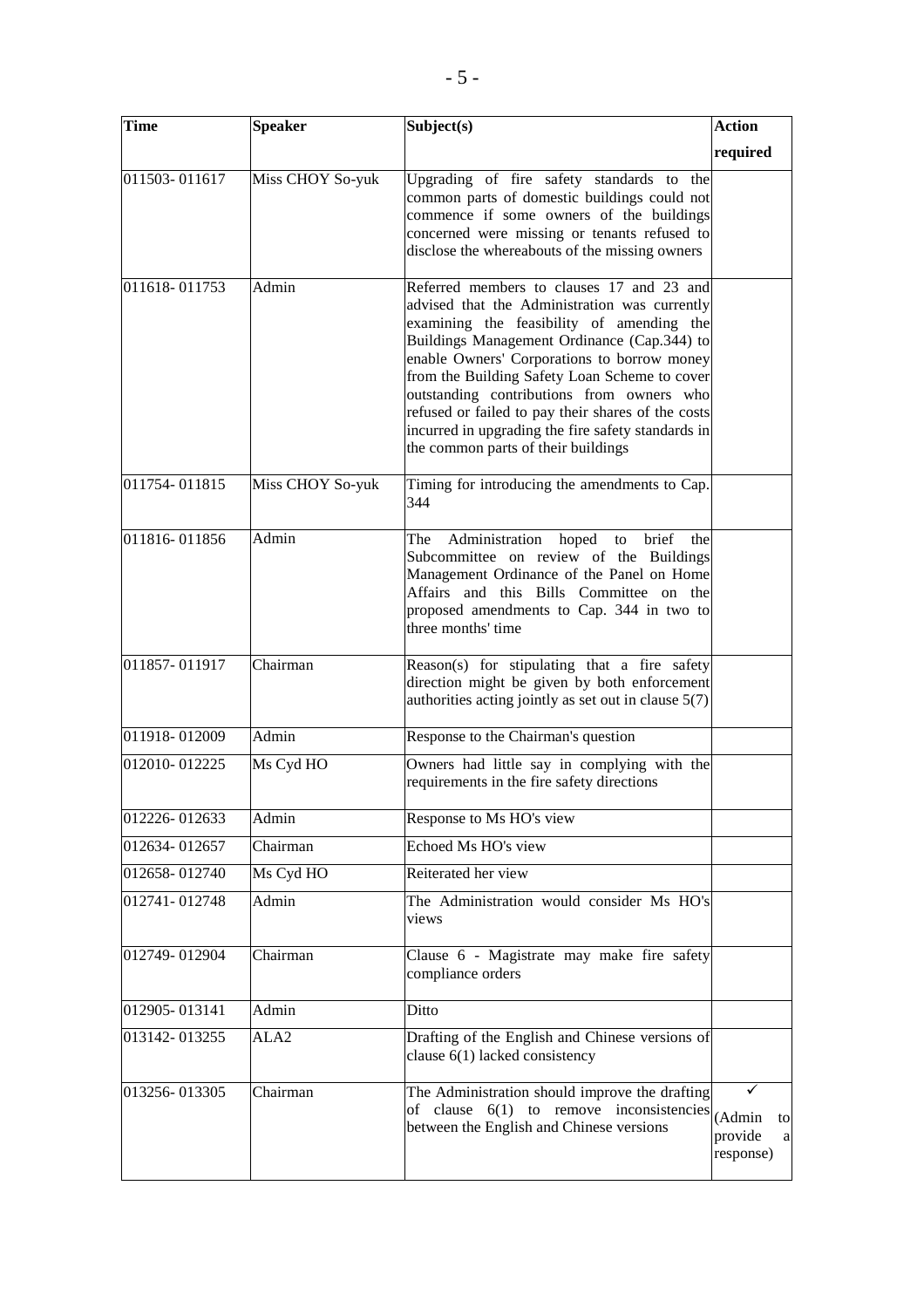| <b>Time</b>   | <b>Speaker</b>   | Subject(s)                                                                                                                                                                                                                                                                                                                                                                                                            | <b>Action</b>                             |
|---------------|------------------|-----------------------------------------------------------------------------------------------------------------------------------------------------------------------------------------------------------------------------------------------------------------------------------------------------------------------------------------------------------------------------------------------------------------------|-------------------------------------------|
|               |                  |                                                                                                                                                                                                                                                                                                                                                                                                                       | required                                  |
| 013306-013330 | Ms Cyd HO        | Whether the term "the period within which it is<br>to be complied with" referred to in Clause $6(2)$<br>meant owners had to complete all required<br>upgrading works within a period specified in the<br>fire safety compliance orders or just to<br>commence such works within the specified<br>period                                                                                                               |                                           |
| 013331-013353 | Admin            | Response to Ms HO's question                                                                                                                                                                                                                                                                                                                                                                                          |                                           |
| 013354-013407 | Miss CHOY So-yuk | Concerned that not all upgrading works could<br>be completed within the period specified in the<br>fire safety compliance orders                                                                                                                                                                                                                                                                                      |                                           |
| 013408-013536 | Admin            | The Administration would adopt a flexible and<br>pragmatic approach in enforcing the Bill                                                                                                                                                                                                                                                                                                                             |                                           |
| 013537-013638 | Miss CHOY So-yuk | Hoped that the enforcement authorities could<br>issue fire safety directions and directions to<br>improve building safety to owners at the same<br>time                                                                                                                                                                                                                                                               |                                           |
| 013639-013714 | Admin            | Would strive to do so as far as practicable                                                                                                                                                                                                                                                                                                                                                                           |                                           |
| 013715-013811 | Miss CHOY So-yuk | Owners of old buildings had great difficulty in<br>taking out fire insurance policy for their<br>buildings                                                                                                                                                                                                                                                                                                            |                                           |
| 013812-013852 | Admin            | Response to Miss CHOY's concern                                                                                                                                                                                                                                                                                                                                                                                       |                                           |
| 013853-013915 | Miss CHOY So-yuk | Reiterated her concern                                                                                                                                                                                                                                                                                                                                                                                                |                                           |
| 013916-014044 | Chairman         | The Administration should consider ways to<br>help owners to take out fire insurance policy for<br>buildings which had complied with the<br>upgraded fire safety standards stipulated in the<br>Bill, particularly for old buildings                                                                                                                                                                                  |                                           |
| 014045-014208 | Admin            | Agreed to consider the Chairman's suggestion                                                                                                                                                                                                                                                                                                                                                                          | (Admin<br>to<br>provide<br>a<br>response) |
| 014209-014256 | Chairman         | Clause 7 - District Court may make orders<br>prohibiting occupation of a building or part of a<br>building<br>Reason(s) for stipulating that an enforcement<br>authority must give at least 7 days' notice to the<br>applicable owner or occupier before making an<br>the District Court for<br>application to<br>a<br>prohibition order as set out in clause $7(4)$ , and<br>whether the District Court might make a |                                           |
| 014257-014404 | Admin            | prohibition order only if it was satisfied all five<br>conditions stipulated in clause $7(6)$ were met<br>Response to the Chairman's questions                                                                                                                                                                                                                                                                        |                                           |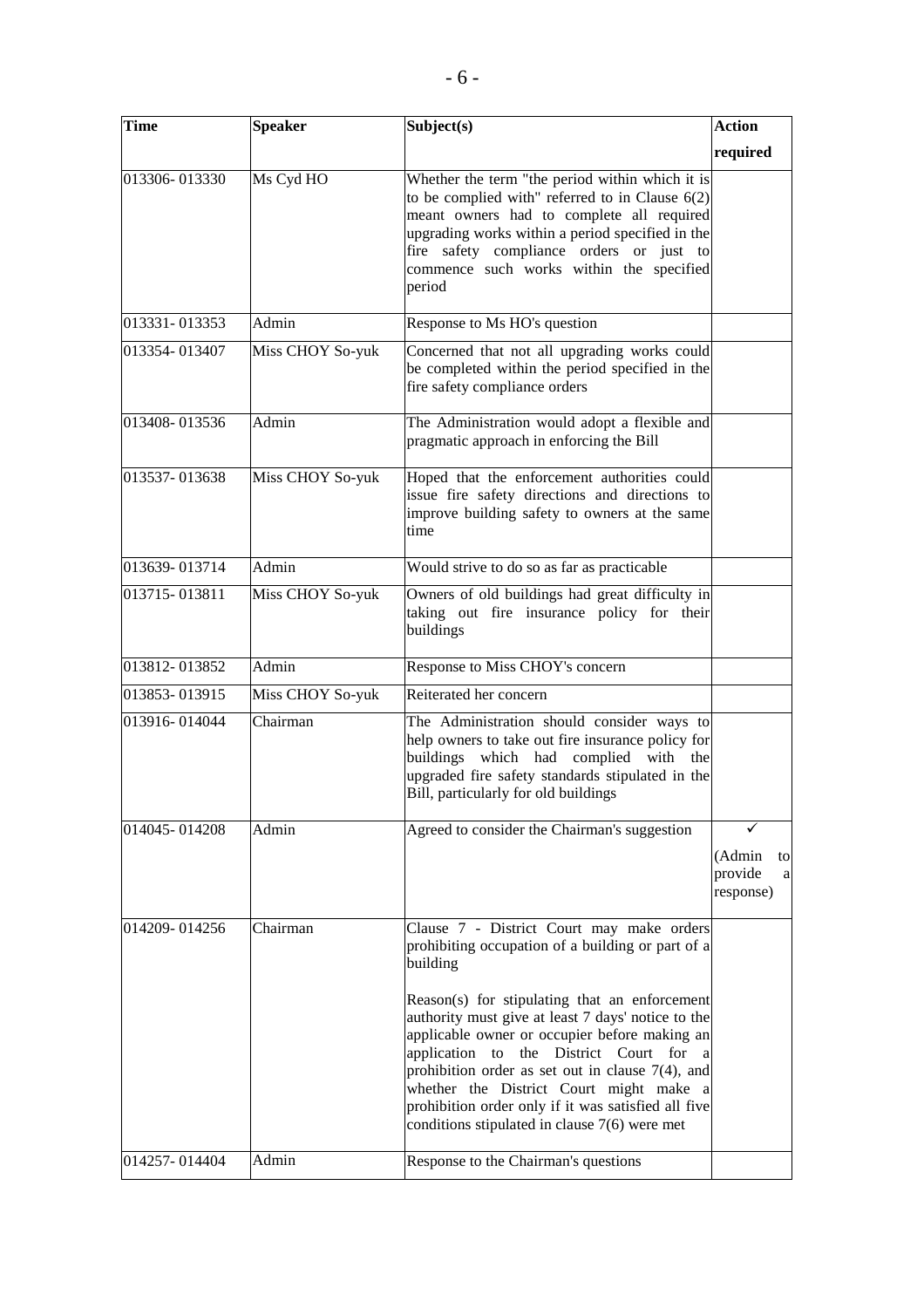| <b>Time</b>    | <b>Speaker</b>   | Subject(s)                                                                                                                                                                                                                                                                                                                                                                                                                                                                                                     | <b>Action</b>                   |
|----------------|------------------|----------------------------------------------------------------------------------------------------------------------------------------------------------------------------------------------------------------------------------------------------------------------------------------------------------------------------------------------------------------------------------------------------------------------------------------------------------------------------------------------------------------|---------------------------------|
|                |                  |                                                                                                                                                                                                                                                                                                                                                                                                                                                                                                                | required                        |
| 014405-014512  | Miss CHOY So-yuk | Considered it unreasonable for the enforcement<br>authorities to apply to the District Court for<br>prohibition orders against owners who failed to<br>comply with the requirements in the fire safety<br>compliance orders, having regard to the fact that<br>the specified date for compliance was set<br>arbitrarily and that owners concerned might be<br>made homeless. Also considered that the<br>enforcement authorities should have regard to<br>the urban renewal programme in enforcing the<br>Bill |                                 |
| 014513-014618  | Admin            | Response to Miss CHOY's views                                                                                                                                                                                                                                                                                                                                                                                                                                                                                  |                                 |
| 014619-014804  | Miss CHOY So-yuk | Reiterated her views                                                                                                                                                                                                                                                                                                                                                                                                                                                                                           |                                 |
| 014805-014941  | Admin            | Reiterated his response and re-affirmed that the<br>Administration would have regard to the urban<br>renewal programme in enforcing the Bill                                                                                                                                                                                                                                                                                                                                                                   |                                 |
| 014942-015037  | Miss CHOY So-yuk | Reiterated her concerns                                                                                                                                                                                                                                                                                                                                                                                                                                                                                        |                                 |
| 015038-015252  | Admin            | The Administration would not lightly apply to<br>the District Court for prohibition order and that<br>District Court would only make such an order if<br>it was satisfied that the five conditions<br>stipulated in clause $7(6)$ were met                                                                                                                                                                                                                                                                     |                                 |
| 015253-015349  | Miss CHOY So-yuk | Reiterated her concern about the prohibition<br>order                                                                                                                                                                                                                                                                                                                                                                                                                                                          |                                 |
| 015350-015536  | Admin            | Assured members that the Administration would<br>adopt a flexible and pragmatic approach in<br>enforcing the Bill                                                                                                                                                                                                                                                                                                                                                                                              |                                 |
| 015537-015601  | Miss CHOY So-yuk | The Administration should reflect in the Bill<br>that the Administration would have regard to the<br>urban renewal programme in enforcing the Bill                                                                                                                                                                                                                                                                                                                                                             |                                 |
| 015602-015654  | Admin            | Response to Miss CHOY's suggestion                                                                                                                                                                                                                                                                                                                                                                                                                                                                             |                                 |
| 015655 -015759 | Miss CHOY So-yuk | Insisted on her suggestion                                                                                                                                                                                                                                                                                                                                                                                                                                                                                     |                                 |
| 015800-015839  | Ms Cyd HO        | members'<br>attention<br>Drawn<br>to<br>the<br>Administration's earlier response on how it<br>would enforce the Bill on owners whose<br>buildings were earmarked for demolition to<br>pave way for urban renewal                                                                                                                                                                                                                                                                                               |                                 |
| 015840-015900  | Chairman         | Requested the Administration to<br>consider<br>reflecting in the Bill that the Administration (Admin<br>would have regard to the urban renewal<br>programme in enforcing the Bill                                                                                                                                                                                                                                                                                                                              | to<br>provide<br>a<br>response) |
| 015900-015930  | Chairman         | Whether the "7 days" referred to in clause $7(4)$<br>were adequate                                                                                                                                                                                                                                                                                                                                                                                                                                             |                                 |
| 015931-020113  | Ms Audrey EU     | Response to the Chairman's question                                                                                                                                                                                                                                                                                                                                                                                                                                                                            |                                 |